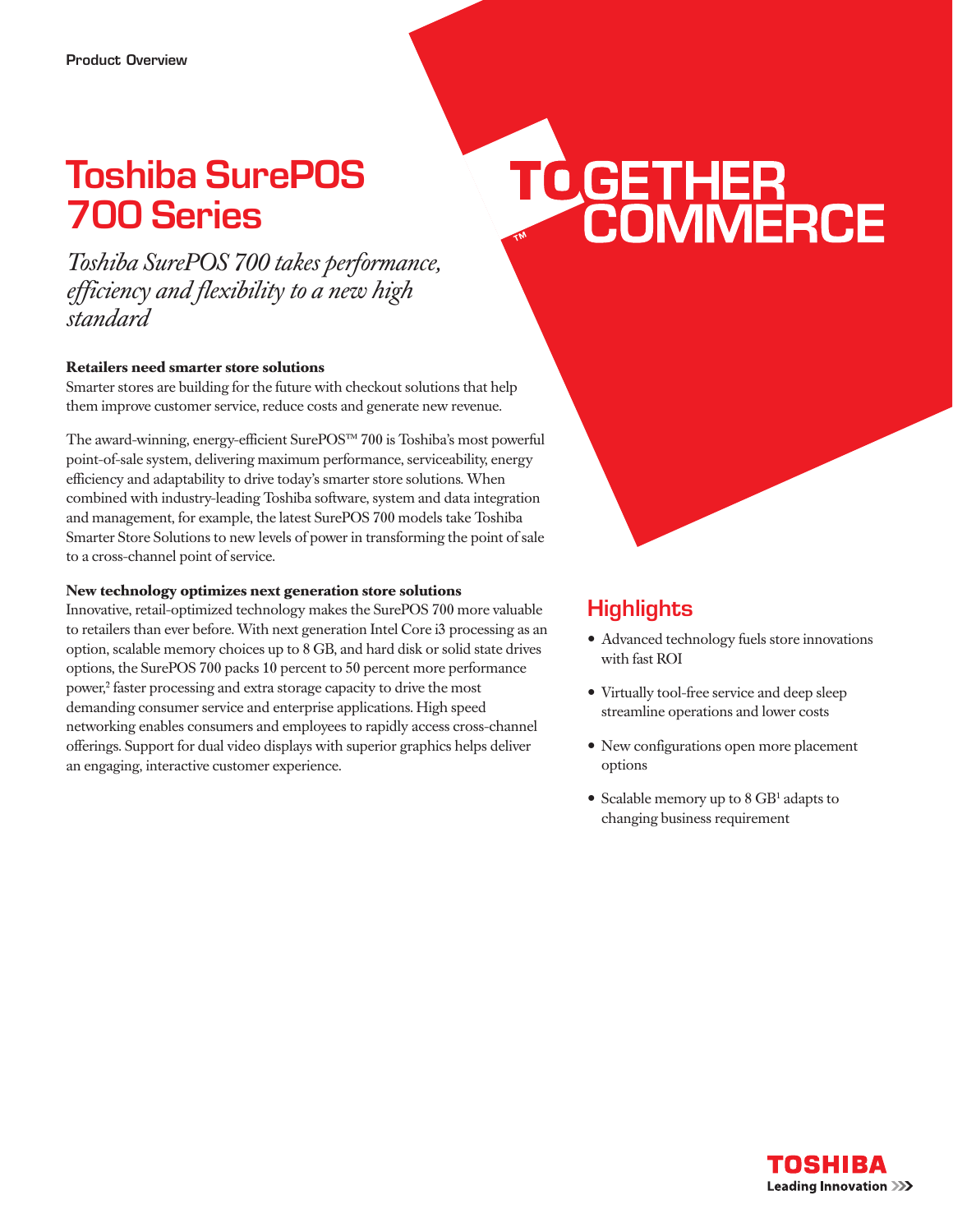# Increased efficiency and reliability means fast ROI, more profit

Checkout lanes that can be put into service in a matter of seconds help lower employee costs and satisfy shoppers who, too often, abandon their purchases rather than wait in line. The Toshiba SurePOS 700, with easy-to-wake deep sleep, enables stores to provide customer service on demand, saving up to 47 percent in energy and optimizing staff time.<sup>3</sup>

Toshiba Light-Path Management visual indicators on the front panel of the SurePOS 700 signal potential system failures and allow easy diagnosis and correction before problems occur, keeping business moving. Remote monitoring of environmental variables enables proactive servicing and maintenance. Retailhardening helps insure systems provide reliable service in the most harsh and rigorous store locations. The open standards platform reduces the complexity of system integration with new and legacy systems, and the virtually tool-free design helps lower service costs.

#### Convertible design gives more placement options

The Toshiba SurePOS 700 offers a new low profile, distributed cover that increases opportunities for store placement while promoting energy efficiency and easy maintenance. Built to accommodate performance enhancements that might result in overheating, discreet air vents on the bezel allow front-to-back airflow and eliminate the need for side vents, providing flexibility in placing the system under counters or tight spaces in the store. Models are also available in distributed and integrated configurations with traditional covers.



Virtually tool-free, secure and easy front access to internal components maximizes uptime and usability. Additionally a service lifecycle of up to seven years and highly scalable technology that integrates with legacy systems help retailers get maximum use of their SurePOS 700 now and into the future.

#### Trust Toshiba's retail experience

As the world's leading provider of integrated in-store solutions and retail insights, Toshiba Global Commerce Solutions delivers end-to-end solutions for checkout, consumer interactions and retail operations that unlock amazing new possibilities for our clients and shoppers everywhere. In partnership with the Together Commerce Alliance, our global business partner program, we help bring innovation and value to every retailing experience so that you can delight your customers every day, everywhere.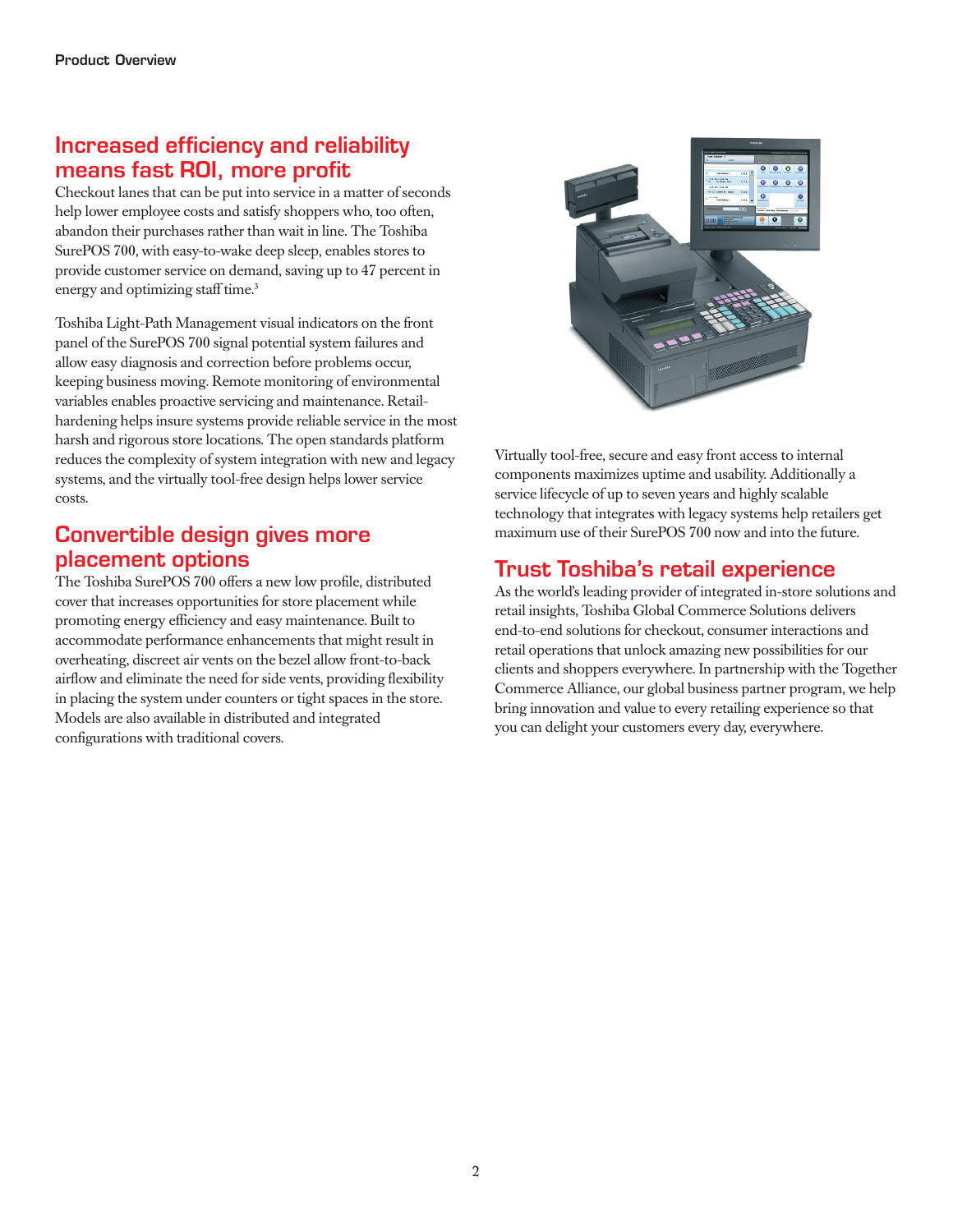

1 Shown: SurePOS 785 with 12 in. SurePoint display, SureMark dualstation printer, 67-key Keyboard with LCD, and 40-character display

2 Choose distributed or integrated configurations in choice of color with color-matched peripherals (all optional)

3 Next Generation Intel technologies deliver power for store applications now and into the future

4 Easy to wake deep sleep lets POS "nap" and lower energy costs

5 Virtually tool-free design and secure key lock front access to all components help reduce service time and costs

6 Solid state drive option helps speed performance, availability and reliability

7 Scalable memory up to 8 GB adapts to changing business requirements

8 New model with front vents promote airflow and minimize moving parts to reduce heat and help keep systems up and running

9 Toshiba Remote Management Agent (RMA) provides system management from a central location

10 Light-Path Management visual indicators proactively monitor system status and help avoid downtime

11 USB and PS/2 67-key, 67-key with LCD, ANPOS, and Compact ANPOS (all optional)

12 Selectable and upgradeable SurePorts enable retailers to use existing devices and connect customer or employee devices